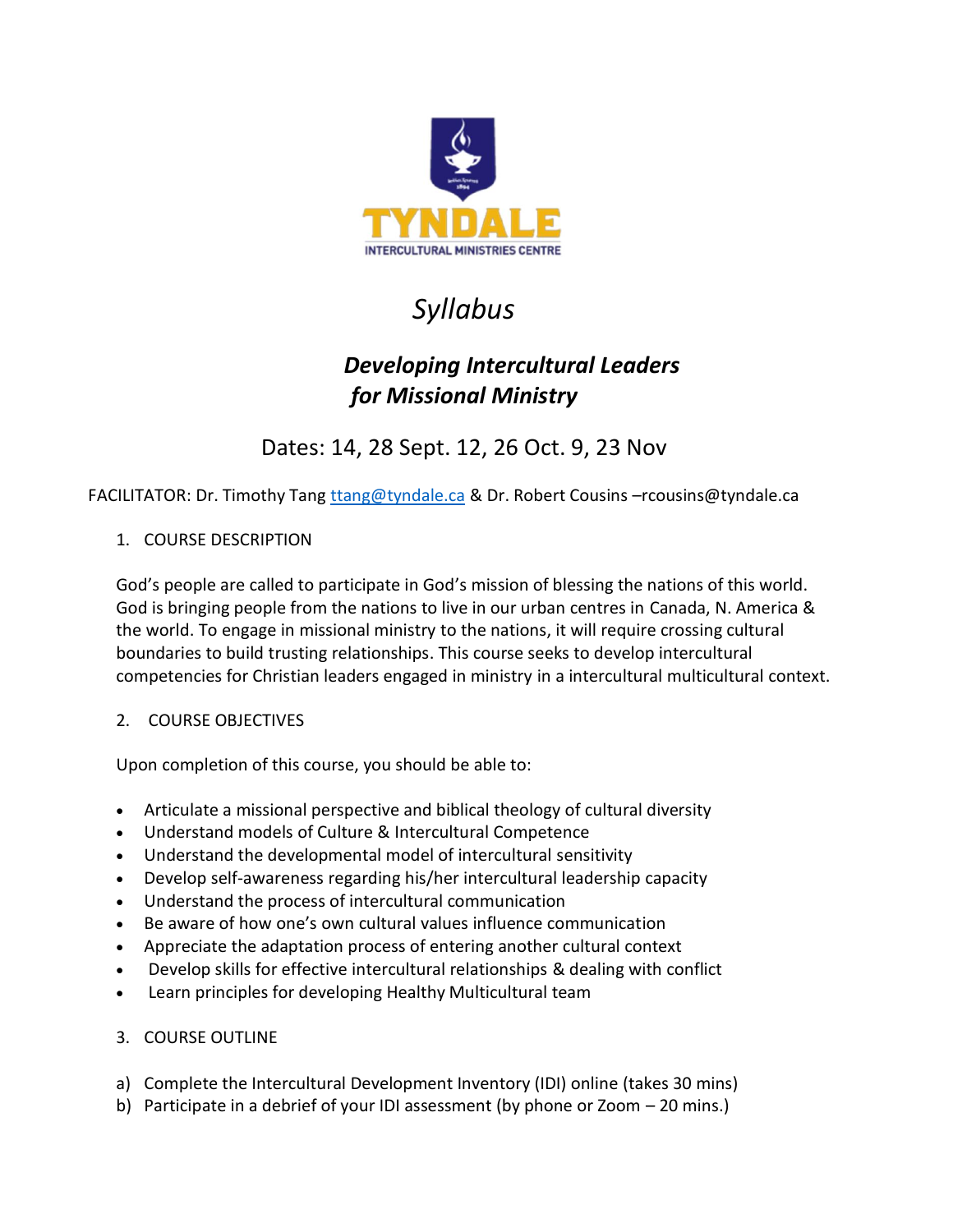- c) Work through the four online Intercultural training modules on Tyndale Moodle
- d) Every 2 weeks complete one module online and reflect on selected assigned questions in the online notes
- e) During the 2 weeks for each module post one reflection (one paragraph in the discussion forum and respond to 1-2 posts made by other participants)
- f) Every 2 weeks submit 1–2-page (double spaced) reflections on any 2-3 assigned questions for that Module.
- g) By week six submit 2-3 pages of personal reflections on how principles from this course can be applied to your life and ministry context
- h) Throughout the 10-week course we encourage you to meet every 2 weeks with someone from a different culture in order to explore deeper cultural issues.
- 4. COURSE REQUIREMENTS: There are three ways this course is graded
- 1) Certificate of Attendance You completed IDI assessment, Online Modules & Notes
- 2) Certificate of Completion You completed and submitted all requirements
- 3) Certificate of Distinction You completed all assignments at the highest level

#### **ASSIGNMENTS AND GRADING**

#### **A. Online Video Teaching & Reading – 30 % of Grade**

- There is no assigned textbook for this course. The required online lectures should be accessed on the Tyndale Moodle site. (Details will be sent to you upon registration)
- Listen to these lectures and reflect on the questions as given in the PDF notes.
- Take 2 -3 questions from each of the four modules and write down your reflections and submit them at the end of each module
- A 1–2-page reflection paper should be submitted before each online class

#### **B. Online Post and Replies – 10 % of Grade**

- We would like to encourage interaction and dialogue in this course as we can learn so much from one another.
- During the two-week modules we ask you post 1 of your reflections on that module and reply to 2 other posts. Your replies should be positive and seeing to engage in further discussion.

#### **B. IDI Assessment & Debrief - 10% of Grade**

Each participant is expected to complete the online Intercultural Development Inventory and participate in an individual online debrief by phone or zoom.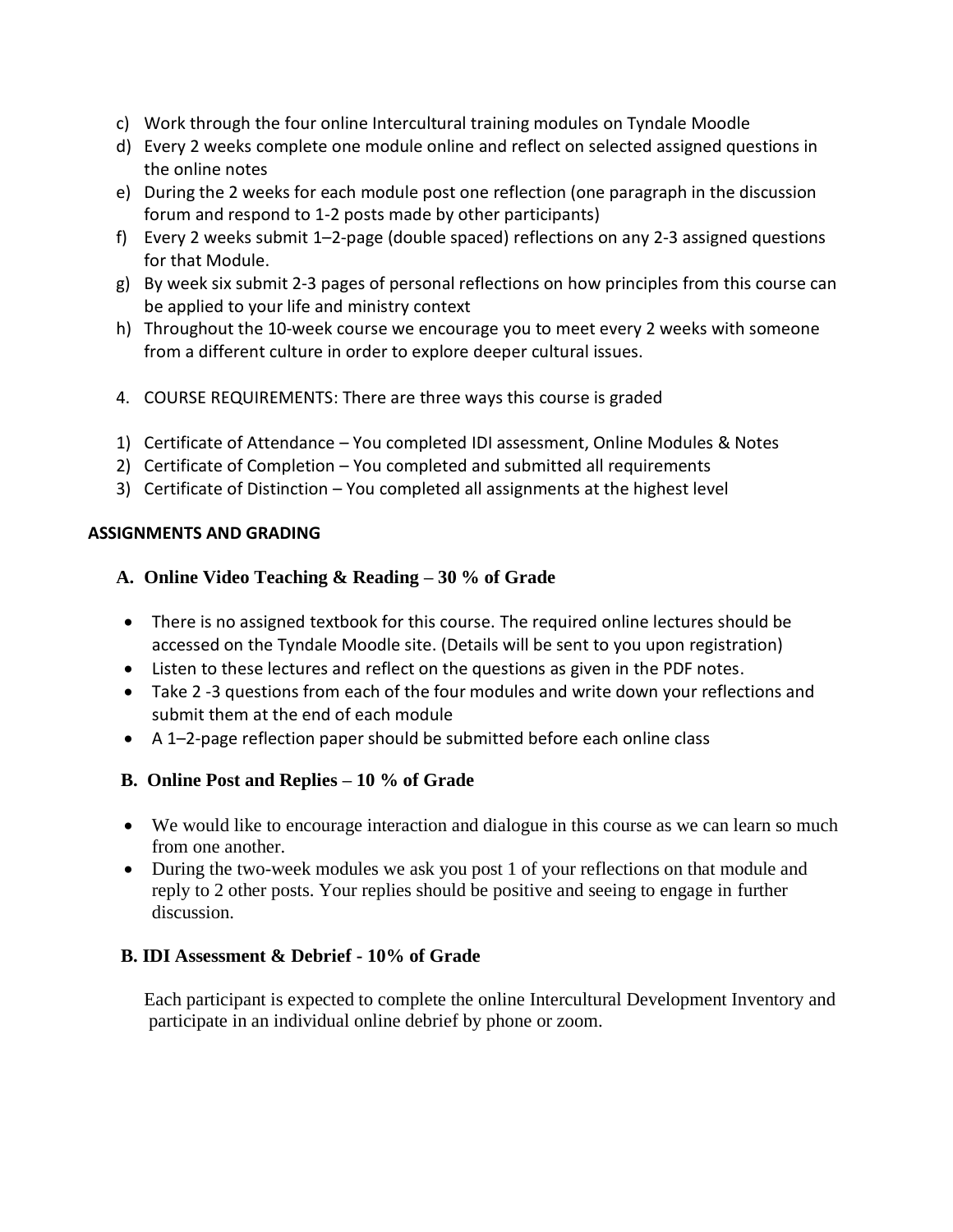#### **C. Personal Reflection on the IDI assessment - 15 % of Grade**

- **Intercultural Development Journey**. Identify your Perceived Orientation (PO) on the IDI continuum and compare it with the Development Orientation
- Using insights from the IDI assessment and materials encountered in this course, describe the factors that have influenced your intercultural development journey to this point.

#### **D. Intercultural Development Plan**. **15% of Grade**

- Utilizing the IDP coaching plan and principles learned from this course identify and describe what practical steps you will take in your personal life and ministry to develop your intercultural competencies. 2-3-page reflection Paper
- E. By the last day on class you will be required to submit a 2–3-page reflection paper. In this paper you will take key important principles you have learned from this course and show how you might apply this in your life and ministry context

| <b>Assignment</b>                                   | <b>Value</b> | <b>Due Date</b>                |
|-----------------------------------------------------|--------------|--------------------------------|
| Reflections on online readings                      | 30%          | Submitted before each class    |
| IDI Completion & Personal Debrief                   | 10%          | Completed before second class  |
| Participation & Contribution - Posts<br>and replies | 10%          | Submitted on an ongoing basis  |
| Intercultural Development Journey                   | 15%          | Submitted after IDI assessment |
| IC Development Plan                                 | 15%          | Submitted before last class    |
| Final Reflection paper                              | 20%          | Submitted before last class    |
| Total                                               | 100%         |                                |

#### **Course Structure**

`

This course is structured around two important factors 1) Engaging and learning from online videos 2) Participating in a bi-weekly online class via zoom. Participants are expected to prepare for each online class by watching the videos and reading the online class notes. Participants will be expected to come to class prepared to engage in discussions on the topics covered in the online modules

Online Zoom classes will not exceed 2.5 hours. This will include lectures and breakout small groups